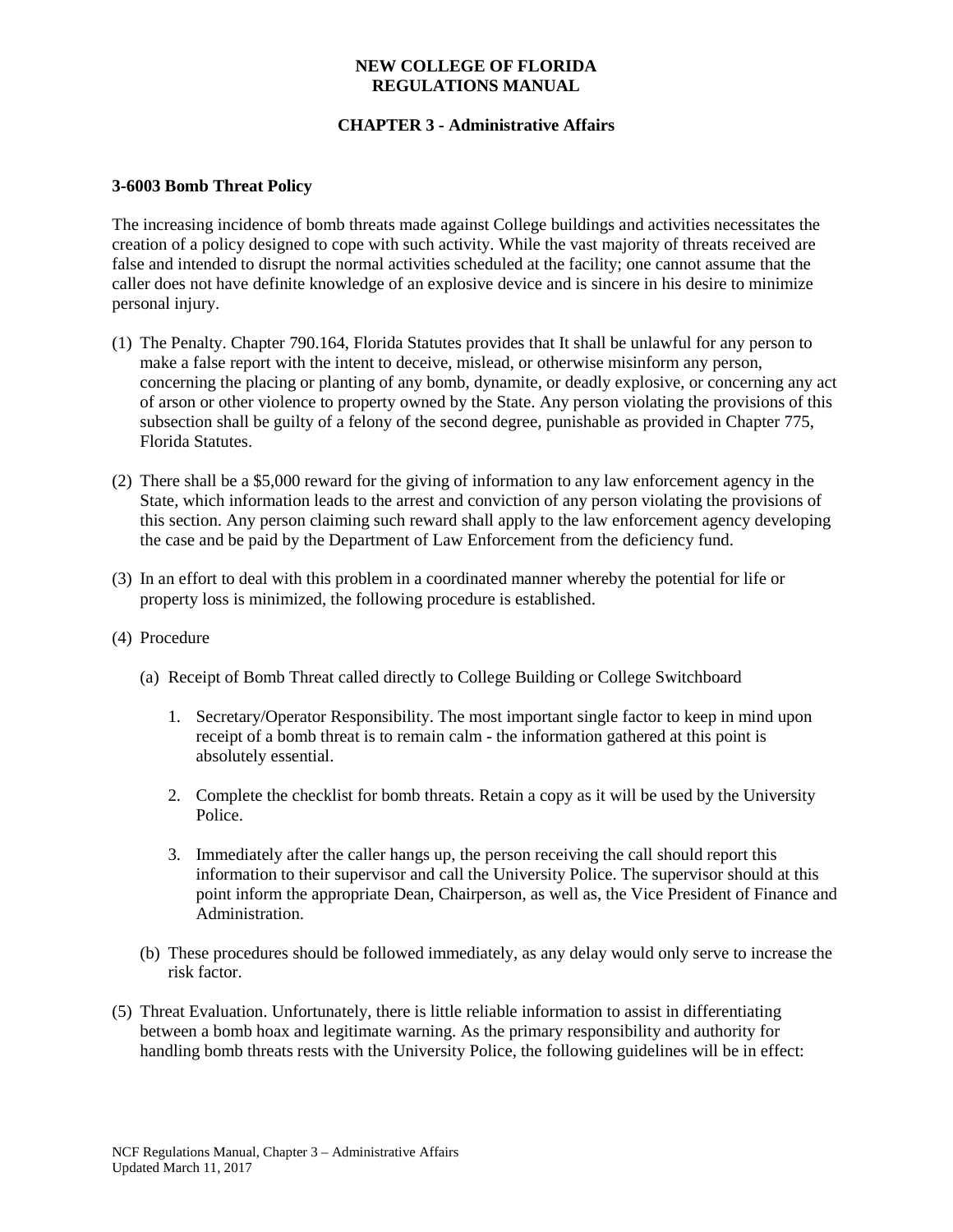### **NEW COLLEGE OF FLORIDA REGULATIONS MANUAL**

# **CHAPTER 3 - Administrative Affairs**

- (a) The Senior University Police Official, or his designee, shall immediately gather and evaluate all available facts and information to determine the most reasonable course of action to be followed. In arriving at this decision, the Senior University Police Official shall discuss the need for evacuation of the building with the administrative official in charge of the building.
- (b) If, in the opinion of the administrative official in charge of the building, an evacuation is necessary, such action will be implemented immediately.
- (c) If the Police Department has information or knowledge which might substantiate the threat, immediate evacuation shall be required. This decision will be final.
- (d) In all cases where total evacuation is NOT ordered, the Senior University Police Official, or his designee, shall immediately communicate this decision to the Vice President for Finance and Administration for review and concurrence.
- (6) Evacuation
	- (a) If the recommendation is to evacuate the threatened structure, all occupants will be advised of the threat by Police personnel and advised to immediately leave the building.
		- 1. All occupants should, prior to leaving, look for any unusual or suspicious objects, activities or persons and report same to Police personnel arriving on the scene.
		- 2. Personal possessions such as attaché cases, purses, or other handbags should be removed by the owner when departing the building.
		- 3. Persons evacuating from a building will be required to remain at least 100 yards from the building until an approved reentry is announced.
		- 4. Police personnel will conduct a search for an explosive or incendiary device.
	- (b) If the recommendation is not to evacuate the threatened structure, the following shall apply.
		- 1. The building supervisor, or his/her designee, shall immediately notify or cause to be notified, all building occupants of the receipt of the threat and offer an opportunity for each individual to make a decision as to remaining or leaving the building.
		- 2. All occupants will make a visual inspection of their rooms and will immediately notify the University Police of any unusual, suspicious or unidentifiable object. Any such object being located will cause a reevaluation of the need for mandatory evacuation.
		- 3. Police personnel will search the exterior of the building, the basement, stairwells, elevator shafts, closets, restrooms, and all areas readily accessible to the public.
- (7) The Search